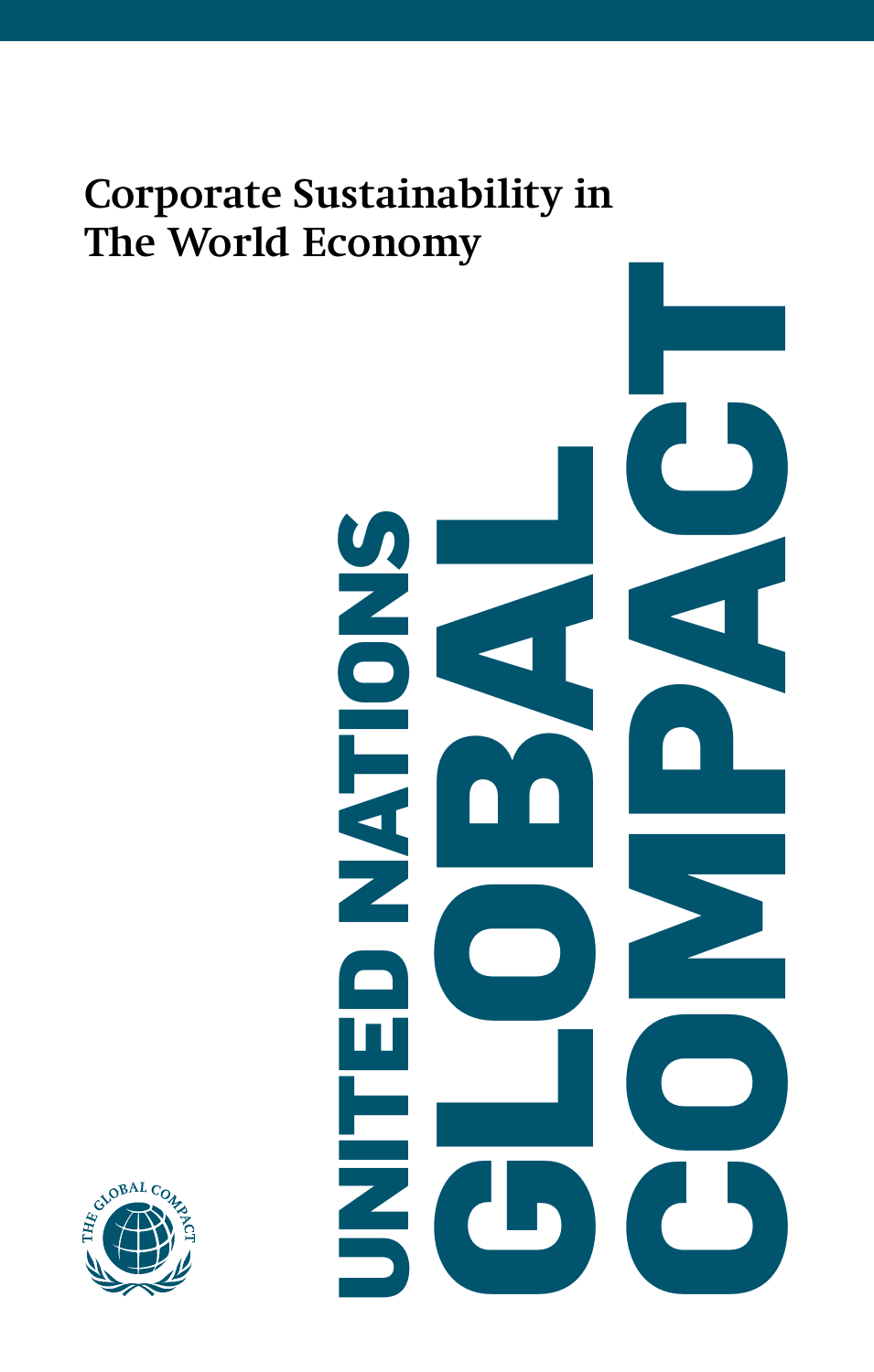# **What Is the UN Global Compact?**

Never before has there been a greater alignment between the objectives of the international community and those of the business world. Common goals, such as building markets, combating corruption, safeguarding the environment and ensuring social inclusion, have resulted in unprecedented partnerships and openness between business, governments, civil society, labour and the United Nations.

Launched in July 2000, the UN Global Compact is a leadership platform for the development, implementation and disclosure of responsible and sustainable corporate policies and practices. Endorsed by chief executives, it seeks to align business operations and strategies everywhere with ten universally accepted principles in the areas of human rights, labour, environment and anticorruption. With more than 8,500 signatories in over 135 countries, the UN Global Compact is the world's largest voluntary corporate sustainability initiative.

Through a wide spectrum of specialized workstreams, management tools, resources, and topical programs, the UN Global Compact aims to advance two complementary objectives:

- Mainstream the ten principles in business activities around the world
- Catalyze actions in support of broader UN goals, including the Millennium Development Goals (MDGs)

By doing so, business, as the primary driver of globalization, can help ensure that markets, commerce, technology and finance advance in ways that benefit economies and societies everywhere and contribute to a more sustainable and inclusive global economy.

The UN Global Compact is not a regulatory instrument, but rather a voluntary initiative that relies on public accountability, transparency and disclosure to complement regulation and to provide a space for innovation and collective action.

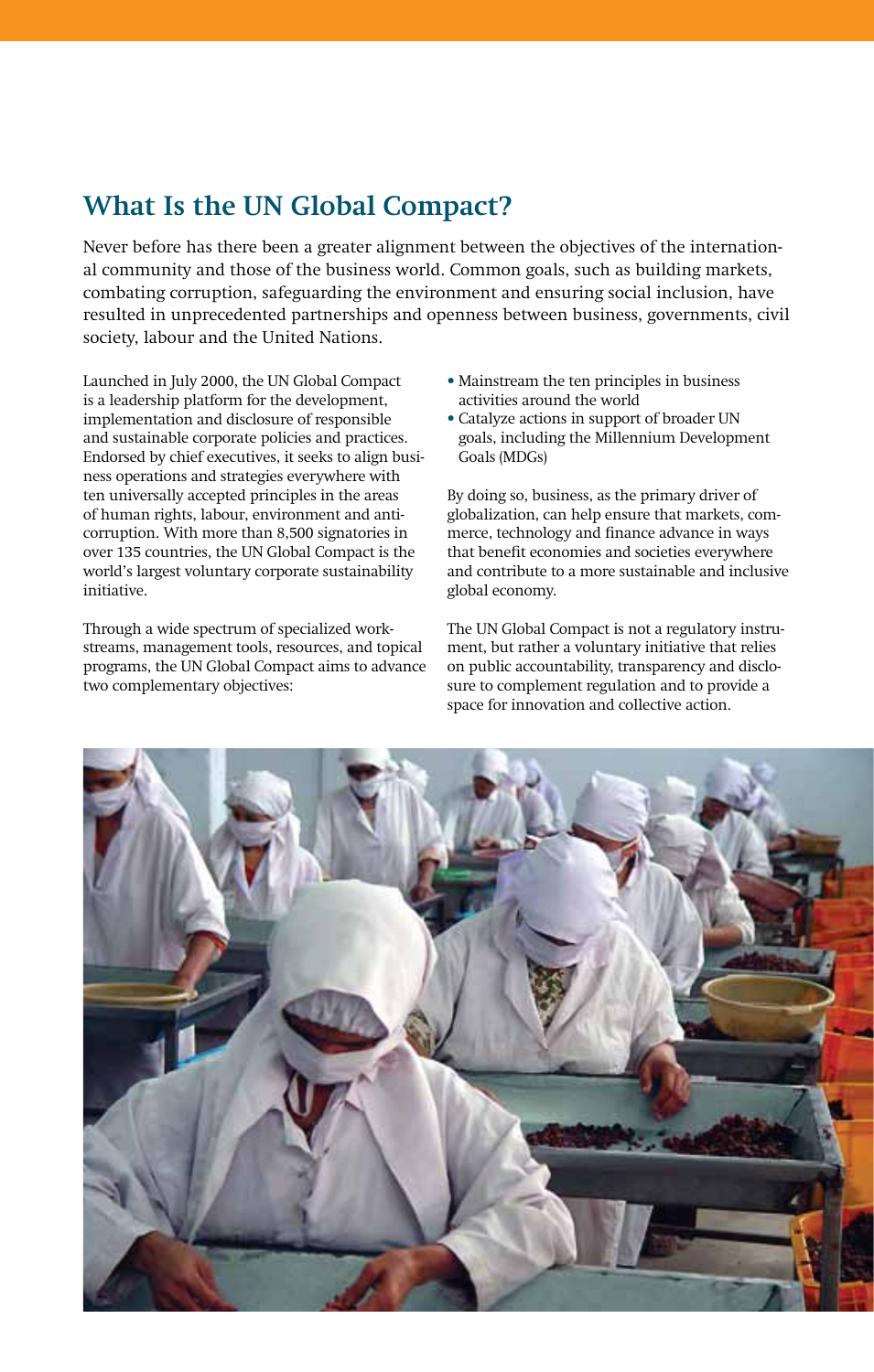

# **Why Should Companies Participate**

The UN Global Compact seeks to combine the best properties of the UN, such as moral authority and convening power, with the private sector's solution-finding strengths and resources, and the expertise and capacities of other key stakeholders. The initiative is global and local; private and public; voluntary, yet accountable.

### **Participation in the UN Global Compact offers a wide array of practical benefits:**

- Adopting an established and globally recognized policy framework for the development, implementation, and disclosure of environmental, social, and governance policies and practices.
- Sharing best and emerging practices to advance practical solutions and strategies to common challenges.
- Advancing sustainability solutions in partnership with a range of stakeholders, including UN agencies, governments, civil society, labour, and other non-business interests.
- Linking business units and subsidiaries across the value chain with the UN Global Compact's Local Networks around the world – many of these in developing and emerging markets.
- Accessing the United Nations knowledge of and experience with sustainability and development issues.
- Utilizing UN Global Compact management tools and resources, and the opportunity to engage in specialized workstreams in the environmental, social and governance realms.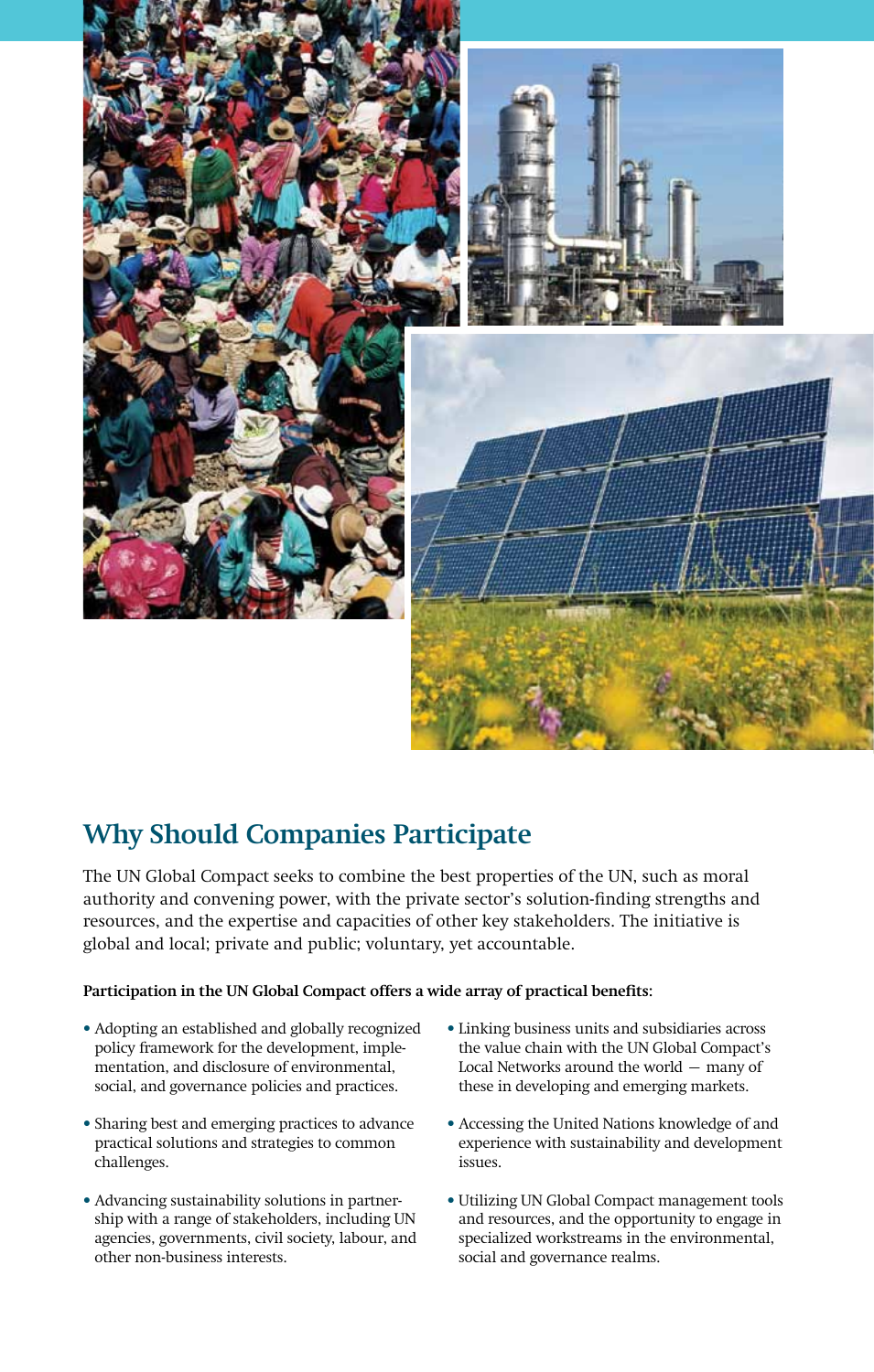"We need business to give practical meaning and reach to the values and principles that connect cultures and people everywhere."

*— Ban Ki-moon, Secretary-General of the United Nations*

# **Participation in the UN Global Compact**

## **The Corporate Commitment**

The UN Global Compact is a leadership initiative, requiring a commitment signed by the company's chief executive, and, where applicable, endorsed by the highest-level governance body. Any company joining the initiative is expected to:

- make the UN Global Compact and its principles an integral part of business strategy, dayto-day operations, and organizational culture;
- incorporate the UN Global Compact and its principles in the decision-making processes of the highest-level governance body;
- engage in partnerships to advance broader development objectives (such as the MDGs);
- integrate in its annual report (or in a similar public document, such as a sustainability report) a description of the ways in which it implements the principles and supports broader development objectives (also known as the Communication on Progress); and
- advance the UN Global Compact and the case for responsible business practices through advocacy and outreach to peers, partners, clients, consumers and the public at large.

#### **How do you join the UN Global Compact?**

To participate in the UN Global Compact, a company:

- Sends a letter signed by the chief executive (and, where possible, endorsed by the board) to the United Nations Secretary-General expressing support for the UN Global Compact and its principles (mailing address: United Nations, New York, NY 10017; fax: +1(212) 963-1207).
- Completes the online registration form on the UN Global Compact website (www.unglobal compact.org) and uploads a digital copy of the letter of commitment.

### **Financial Contributions**

Upon joining the UN Global Compact, companies are required to make a regular annual contribution to support the work of the UN Global Compact Office. This revenue is critical to the development of value-maximizing programmes, projects and resources for the benefit of all participating companies. The annual contribution amounts are set, by company size, as follows:

- Minimum USD 15,000 for companies with annual sales/revenues of USD 10 billion or more;
- USD 15,000 for companies with annual sales/revenues between USD 1 billion and USD 10 billion;
- USD 10,000 for companies with annual sales/ revenues between USD 250 million and USD 1 billion;
- USD 5,000 for companies with annual sales/ revenues between USD 50 million and USD 250 million;
- Any financial contribution for companies with annual sales/revenues less than USD 50 million.

Further sponsorship opportunities are available for events and specialized work streams.

The Foundation for the Global Compact serves as the financial intermediary for all contributions (www.globalcompactfoundation.org).

#### **Blueprint for Corporate Sustainability Leadership**

The Blueprint is a model for achieving higherlevels of performance and generating enhanced value through the Global Compact. It provides an action plan in three core areas: (i) integrating the Global Compact ten principles into strategies and operations; (ii) taking action in support of broader UN goals and issues; and (iii) engaging with the Global Compact. The Blueprint identifies best practices in each of these dimensions, with a total of 50 criteria for leadership. The Blueprint sets targets that all companies can work towards in order to ascend the learning and performance curve.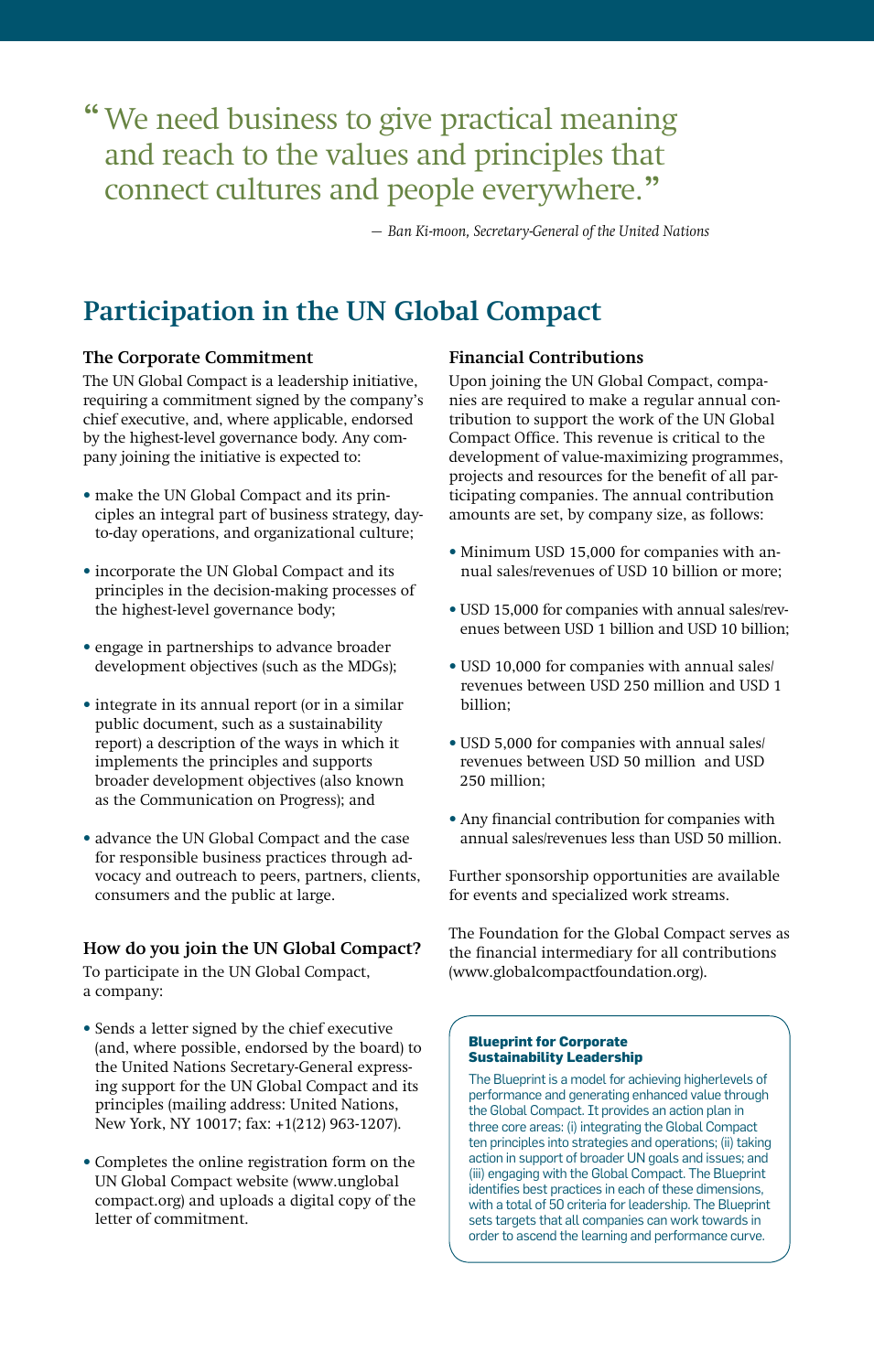

# **Maximizing Engagement in the UN Global Compact**

The UN Global Compact offers numerous action platforms for participants to demonstrate leadership on critical issues and advance the ten principles.

#### **Global Compact Local Networks:**

Local Networks in over 90 countries perform increasingly important roles in rooting the UN Global Compact within different national and cultural contexts. As self-governed multistakeholder bodies led by business, they support companies in their implementation efforts, while also creating opportunities for further engagement and collective action. Local Networks also play a key role in facilitating participants' Communications on Progress and safeguarding the overall integrity and brand of the Global Compact.

**Dialogue and Learning:** A culture of dialogue and learning is crucial to continuous performance improvement. From its inception, the UN Global Compact has fostered and promoted dialogue between business and other stakeholders around critical challenges, covering a diverse range of sustainability issues. These working symposia and policy dialogues take place at the global, regional and local levels.

**Specialized Workstreams:** The corporate responsibility movement has evolved significantly, triggering a need to place stronger focus on key trends driving the global agenda. The UN Global Compact has responded to theses trends

by launching several specialized workstreams on critical issues such as climate change (Caring for Climate), water (The CEO Water Mandate), management education (The Principles for Responsible Management Education), or responsible investment (The Principles for Responsible Investment). These programmes offer UN Global Compact participants additional engagement opportunities, aiming to advance both practical solutions and sensible public policy development.

**Partnership Projects:** The UN Global Compact asks its participants to seek partnerships in support of broader UN goals, such as the Millennium Development Goals. The basic concept of partnerships is simple and straightforward – to identify common ground between the private and the public sectors, and to combine their resources, skills and expertise. As the primary entry point of business to the United Nations System, the UN Global Compact is uniquely positioned to channel the capacities and resources of its participants and other stakeholders. Partnerships focus on the many areas where private actors and public institutions can engage in win-win relationships, such as poverty reduction, health, education and community development.